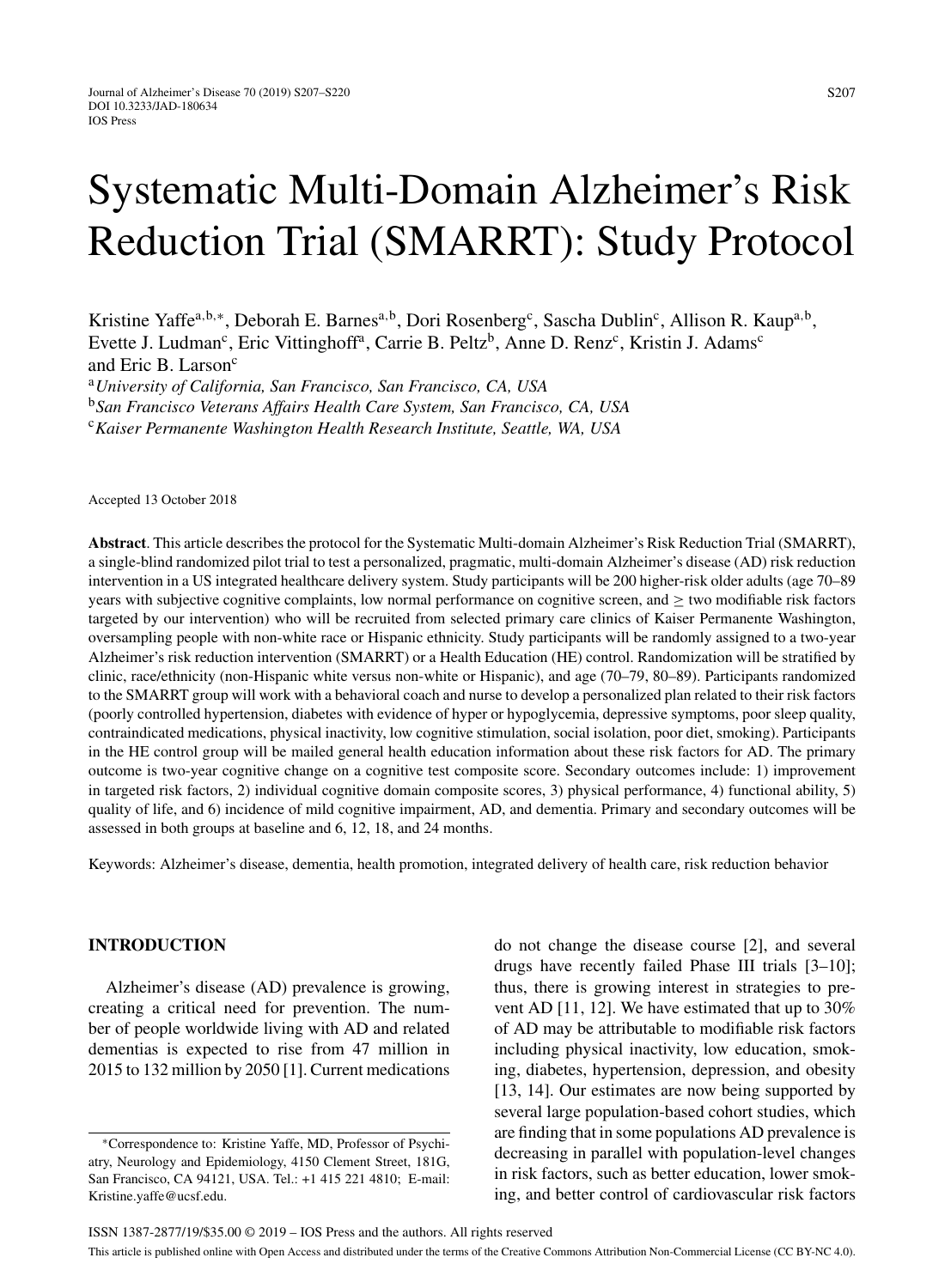[15–21]. In addition, multi-domain prevention trials in Europe and Asia have found that interventions targeting multiple risk factors simultaneously in older adults can slow cognitive decline and reduce cognitive impairment [22–24], although results have been mixed [25–27]. These studies raise hope that multidomain risk reduction interventions in higher-risk older adults have the potential to delay the onset of AD; however, additional studies are needed to clarify the effects of different intervention approaches in different study populations.

To date, there has not been a multi-domain Alzheimer's risk reduction trial in the US. In addition, multi-domain risk reduction trials to date have typically involved relatively intensive interventions that would be difficult to implement in real-world settings. The Systematic Multi-domain Alzheimer's Risk Reduction Trial (SMARRT) is a single-blind randomized pilot trial to test a personalized, pragmatic, multi-domain AD risk reduction intervention in a US integrated healthcare delivery system. The purpose of the pilot trial is to lay the foundation for a future multisite trial by developing and testing procedures and demonstrating proof-of-concept. This manuscript describes the study protocol for SMARRT.

#### **MATERIALS AND METHODS**

# *Study objectives*

#### *Primary objective*

The primary objective of this pilot trial is to collect preliminary data on SMARRT compared to Health Education (HE) control. This will provide us with proof-of-concept data for our primary outcome of two-year cognitive change and will enable us to estimate effect sizes for a larger multi-site trial. In addition, it will enable us to assess feasibility and acceptability and to determine whether intervention refinements are needed.

#### *Secondary objectives*

Our secondary objectives are to compare changes in Alzheimer's risk factors over two years in those randomized to SMARRT versus HE. The results will determine if SMARRT can have a meaningful impact on cognition by demonstrating significantly greater risk factor change than HE.

In addition, we will gather preliminary data on the impact of SMARRT versus HE on cognitive domain scores, physical performance, functional ability, quality of life, and incidence of mild cognitive impairment (MCI) and AD.

#### *Overview of study design*

This study involves a pragmatic, single-blind, randomized controlled pilot trial. We will randomize 200 higher-risk older adults to the two-year SMARRT intervention or HE control. For the intervention, the team will work with participants to develop a tailored action plan to address risk reduction. Targeted areas will include: increasing physical, mental, and social activities; optimally controlling cardiovascular risk factors (hypertension, diabetes), including avoiding both hyper and hypoglycemia among people with diabetes; quitting smoking; reducing depressive symptoms; improving sleep; neuroprotective diet; and decreasing use of potentially harmful medications. The HE group will received general information about these AD risk factors. Primary and secondary outcomes will be assessed in both groups at baseline and 6, 12, 18, and 24 months. The study flow diagram is provided in (Fig. 1), and an overview of study procedures is provided in Table 1.

## *Setting*

Kaiser Permanente Washington (KPWA) is an integrated healthcare delivery system with about 710,000 members in the Northwest United States that provides members with both insurance coverage and healthcare. Because KPWA provides insurance coverage, we have complete information about members' healthcare utilization as well as diagnosis and procedure codes and medication fills. About two-thirds of KPWA members receive all or nearly all clinical care from KPWA physicians at KPWA-owned clinics. For those members we also have information on clinical measures such as vital signs (e.g., blood pressure values) and laboratory test results. This study will only recruit members who are receiving their clinical care within KPWA's healthcare system. The University of California, San Francisco (UCSF) will provide study oversight.

#### *Regulatory review and approval*

All study procedures have been reviewed and approved by Institutional Review Boards (IRBs) at KPWA and UCSF, and the study will be registered on ClinicalTrials.gov. All study participants will provide written, informed consent before participating in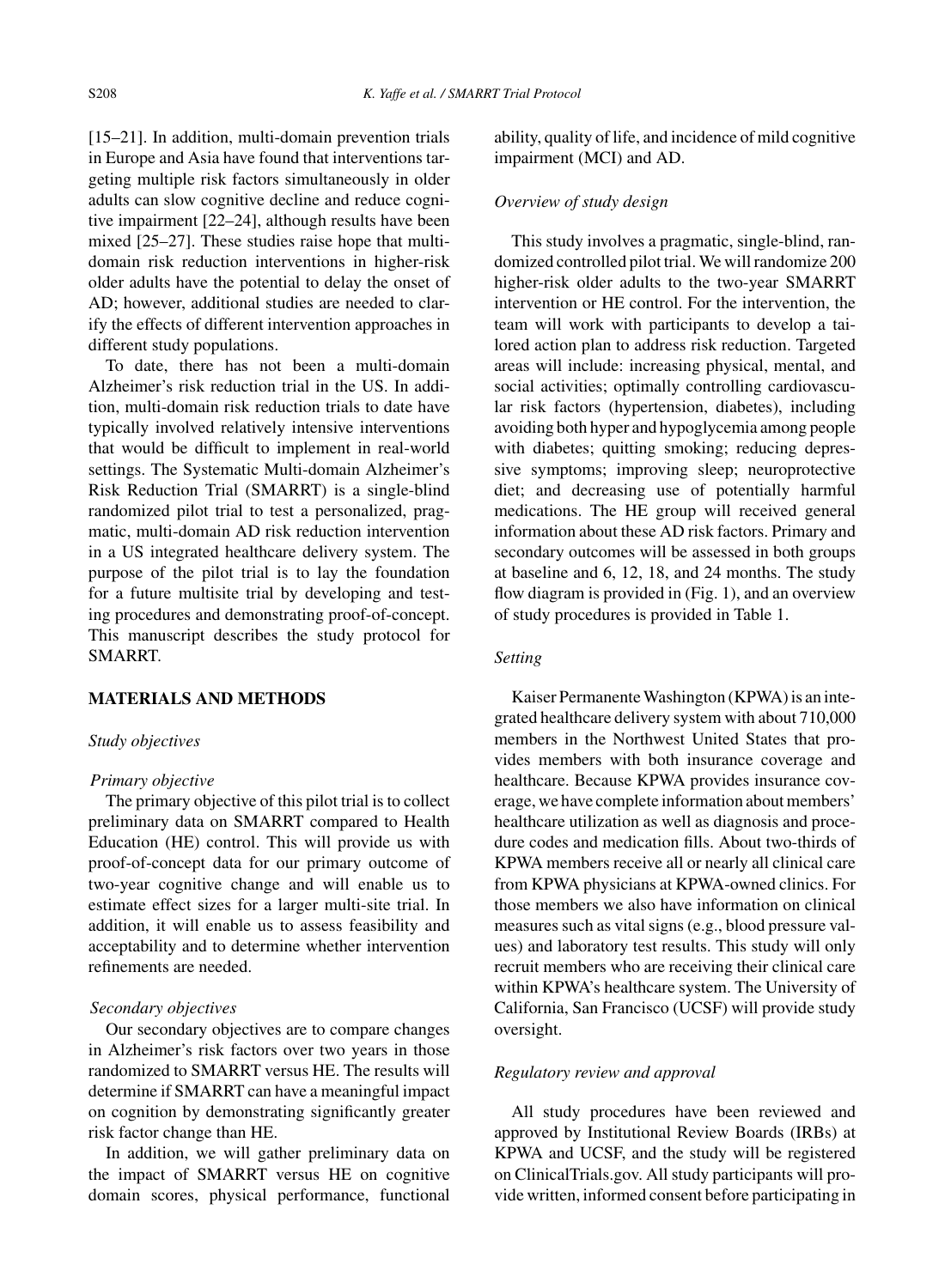

Fig. 1. Systematic Multi-domain Alzheimer's Risk Reduction Trial (SMARRT) Study Flow.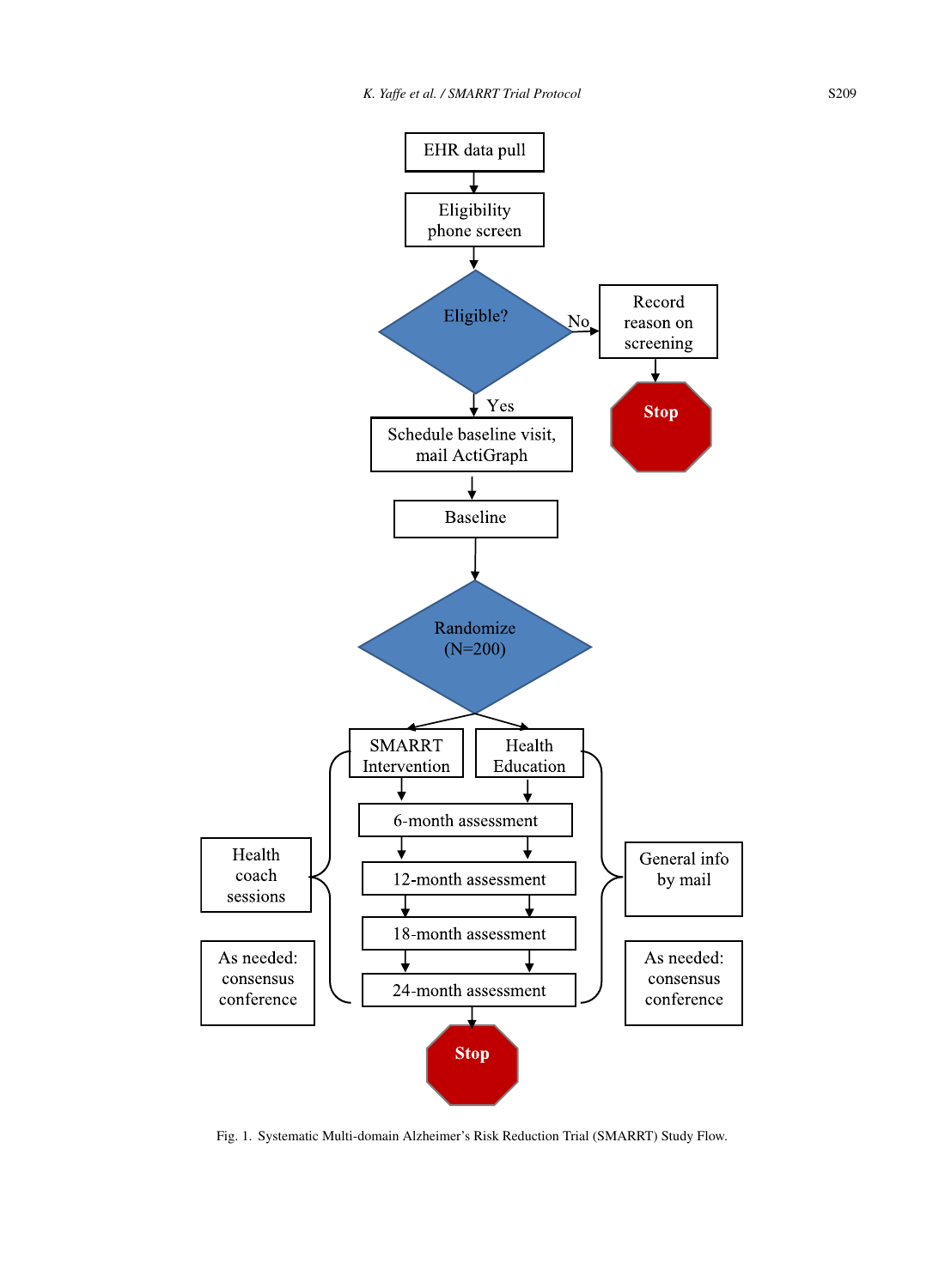| OVERVIEW OF SHILLY PROCEDUITES   |                    |   |                                                           |                                             |         |          |                                                         |          |  |
|----------------------------------|--------------------|---|-----------------------------------------------------------|---------------------------------------------|---------|----------|---------------------------------------------------------|----------|--|
| Procedure                        | Screening Baseline |   | Health coach<br><b>Sessions</b><br>(SMARRT<br>Group Only) | Health<br>education<br>(HE Control<br>Only) | 6 Month | 12 Month | 18 Month<br>Assessment Assessment Assessment Assessment | 24 Month |  |
| Inclusion/Exclusion Criteria     | X                  |   |                                                           |                                             |         |          |                                                         |          |  |
| <b>Informed Consent Form</b>     |                    | X | $X$ (1st session)                                         |                                             |         |          |                                                         |          |  |
| Actigraph                        |                    | X |                                                           |                                             | X       | X        | X                                                       | X        |  |
| <b>Physical Function Tests</b>   |                    | X |                                                           |                                             | X       | X        | X                                                       | X        |  |
| Blood Pressure and Height/Weight |                    | X |                                                           |                                             | X       | X        | X                                                       | X        |  |
| Questionnaire packet             |                    | X |                                                           |                                             | X       | X        | X                                                       | X        |  |
| Neuropsychological Test Battery  |                    | X |                                                           |                                             | X       | X        | X                                                       | X        |  |
| Meet with Interventionist        |                    |   | X                                                         |                                             |         |          |                                                         |          |  |
| <b>Mailed Education Forms</b>    |                    |   |                                                           | X                                           |         |          |                                                         |          |  |
| <b>Adverse Events</b>            |                    | X | X                                                         | X                                           | X       | X        | X                                                       | X        |  |

Table 1  $\mathbf{w}$ iew of study procedur

assessments or intervention activities. We received a consent and Health Insurance Portability and Accountability Act (HIPAA) waiver to use electronic health records (EHR) to identify and recruit potential participants. HIPAA is a national privacy regulation in the US that requires all research study participants to review and sign a form that describes what type of information is being collected and how it will be used prior to participating in a study. IRBs can provide researchers with permission to use patient data for research without their prior approval when certain conditions are met, such as the research involves no more than minimal risk and is of sufficient importance to outweigh intrusion into the privacy of research subjects. Consistent with federal and state laws, all KPWA patients are provided with a Notice of Privacy Practices stating that their information may be used for research. Patients who have previously requested not to be contacted or have their records reviewed for research studies will be excluded.

# *Inclusion/exclusion criteria*

#### *Inclusion criteria*

Participants must meet all the inclusion criteria to participate in this study. These are: age 70–89 years (to target a population at increased risk of experiencing cognitive decline that is still able to participate fully in a two-year intervention study); English language fluency; cognitive concern (selfreported decline in memory or thinking over past 2 years); low normal performance on a brief telephone cognitive screen (short Cognitive Abilities Screening Instruments [CASI] [28]); and at least two additional risk factors that will be targeted by our intervention (Table 2). Low normal CASI scores will be defined as 26 to 29 inclusive. This reflects scores lower than

the median score of participants enrolled in the Adult Changes in Thought (ACT) [29] Study (median 30, range 6 to 33) while excluding those whose scores suggest possible dementia (score ≤25) [28, 30]. A novel feature of this study is that for recruitment, we will identify many of these risk factors using EHR data. We will use the EHR data to target recruitment to people with at least one risk factor of interest, which should improve efficiency of recruitment. For most of these risk factors, we will confirm them during telephone screening, and these data will be used to determine final study eligibility.

## *Exclusion criteria*

Candidates meeting any of the exclusion criteria during EHR review or telephone screening will be excluded from study participation. For initial determination of eligibility, we will rely on information recorded in the EHR, such as International Classification of Diseases 10 (ICD-10) diagnosis codes and medication fills. We will exclude those who are currently residing in a skilled nursing or rehabilitation facility; received palliative care or hospice services (based on clinic encounters, past 2 years); Charlson comorbidity index score >5 (based on ICD-10 diagnoses, past year, to exclude severe comorbidity likely to interfere with ability to participate in the study) [31]; bipolar illness or schizophrenia (any ICD-10 code, past 2 years, or receiving two or more fills for antipsychotic medications, past 6 months); current alcohol or drug use disorder (any ICD-10 code, past 2 years); receiving chronic opioid therapy (enough supplied to have taken 20 morphine equivalent doses/day for  $\geq$ 70 days in the previous 90-day period); Parkinson's disease, amyotrophic lateral sclerosis, or multiple sclerosis (any ICD-10, past 2 years); severe visual impairment (any ICD-10,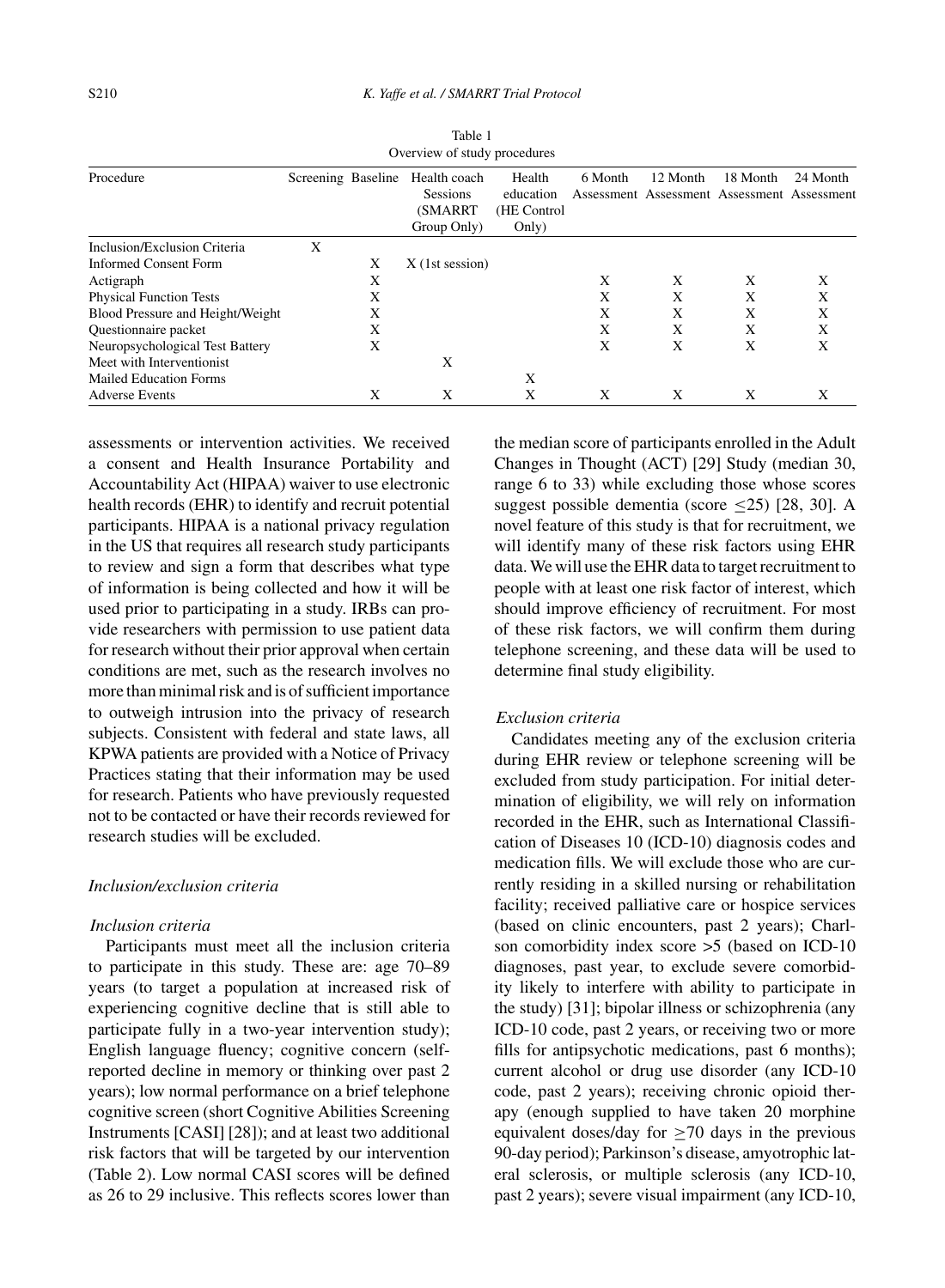#### *K. Yaffe et al. / SMARRT Trial Protocol* S211

| <b>Inclusion Criteria</b>                               | Definition                                                                                                                                                                                                                             | Data source                                |  |
|---------------------------------------------------------|----------------------------------------------------------------------------------------------------------------------------------------------------------------------------------------------------------------------------------------|--------------------------------------------|--|
| Older age                                               | $70 - 89$ years                                                                                                                                                                                                                        | <b>EHR</b>                                 |  |
| Language                                                | Fluent in English                                                                                                                                                                                                                      | EHR and telephone<br>screening             |  |
| KPWA enrollment status                                  | $\geq$ 12 months (allow 3-month gap)                                                                                                                                                                                                   | <b>EHR</b>                                 |  |
| Low-normal cognitive<br>performance                     | Brief CASI [28] score 26 to 29 inclusive                                                                                                                                                                                               | Telephone screening                        |  |
| Subjective cognitive<br>complaints                      | Self-report of concern with memory or thinking, as captured by<br>replying yes to the question: "In the past two years, have you<br>experienced a decline in your memory or thinking?"                                                 | Telephone screening                        |  |
| $\geq$ 2 targeted risk factors                          |                                                                                                                                                                                                                                        |                                            |  |
| • Poorly controlled<br>hypertension                     | Systolic blood pressure $\geq$ 140 and/or diastolic blood pressure<br>$\geq$ 90 twice in the past 6 months                                                                                                                             | <b>EHR</b>                                 |  |
| • Poorly controlled<br>diabetes, with evidence          | Hyperglycemia: $\geq$ 1 hemoglobin A1c (HbA1c) $\geq$ 8.0 in past<br>12 months                                                                                                                                                         | <b>EHR</b>                                 |  |
| of either hyperglycemia<br>or potential<br>hypoglycemia | Potential hypoglycemia: Diabetes, taking insulin (at least one fill in<br>past 6 months) and one or more of the following: 1) most recent<br>HbA1c in past 12 months $\leq 6.0$ ; 2) diagnosis code for<br>hypoglycemia in past 1 year |                                            |  |
| • High depressive<br>symptoms                           | Initial recruitment: Score > 3 on Patient Health Questionaire-2<br>(PHQ-2) [50] screen in past 12 months                                                                                                                               | EHR (recruitment)                          |  |
|                                                         | Final eligibility: Score $\geq$ 10 on PHQ-8 [51]                                                                                                                                                                                       | Telephone screening<br>(final eligibility) |  |
| • Poor sleep                                            | Initial recruitment: diagnosis code for sleep disorder and/or $\geq$ 2 fills<br>for a sleep medication in the past 12 months                                                                                                           | EHR (recruitment)                          |  |
|                                                         | Final eligibility: Scoring above the cut-off on the sleep<br>questionnaire (problems with sleep 3+ nights/week and bothered<br>"somewhat" or more)                                                                                     | Telephone screening<br>(final eligibility) |  |
| • Risky medications                                     | $\geq$ 2 fills for medications in a given class of risky medications in the<br>past 6 months, per modified Beers criteria [48]                                                                                                         | <b>EHR</b>                                 |  |
| • Physical inactivity                                   | <30 minutes moderate intensity most days (<150 minutes/week,<br>Surgeon General guidelines)                                                                                                                                            | Telephone screening                        |  |
| • Social isolation                                      | Rarely or never get social and emotional support needed (scoring<br>$\geq$ 6 out of 9 possible points) [36]                                                                                                                            | Telephone screening                        |  |
| • Current smoking                                       | Recruitment: EHR evidence of current use of any tobacco                                                                                                                                                                                | EHR (recruitment)                          |  |
|                                                         | Final eligibility: self-reported current smoking on telephone screen                                                                                                                                                                   | Telephone screening<br>(final eligibility) |  |

Table 2 Inclusion criteria for SMARRT Trial

past 2 years, which could limit ability to participate in the intervention and outcomes assessments); requested not to be contacted or not to have their medical record reviewed for research studies (KPWA Health Research Institute database); and evidence of dementia (ICD-10 codes, past 2 years, or prescription fills for dementia medications such as donepezil or memantine, past 2 years). The use of EHR data to identify exclusion criteria also is a novel feature that is designed to improve efficiency of recruitment. Additional exclusion criteria will be assessed during telephone screening and will include: severe hearing impairment (unable to complete telephone screen); inability to come in for assessments; inability to participate in an intervention and outcomes assessments conducted in English; plans to disenroll from KPWA or move out of the area in the next 2 years; current enrollment in the Adult Changes in Thought (ACT) study; answering 'yes' to the question "have

memory problems contributed to a decline in your ability to care for yourself over the past year;" answering 'no' to the question "has your memory or thinking declined in the past 2 years;" short CASI scores  $\leq 25$ (suggestive of cognitive impairment) or  $\geq 30$  (low likelihood of experiencing cognitive decline over 2 years); or inability to provide informed consent.

#### *Enrollment and assessment procedures*

#### *Recruitment*

Our goal is to target higher-risk individuals who will be motivated to make medical and behavioral changes to reduce their Alzheimer's risk. Initial eligibility will be determined using medical risk data from the EHR. Final eligibility will be determined during telephone screening.

Initial eligibility criteria using EHR data will be based on having at least one targeted risk factor. We will recruit among those with at least one targeted risk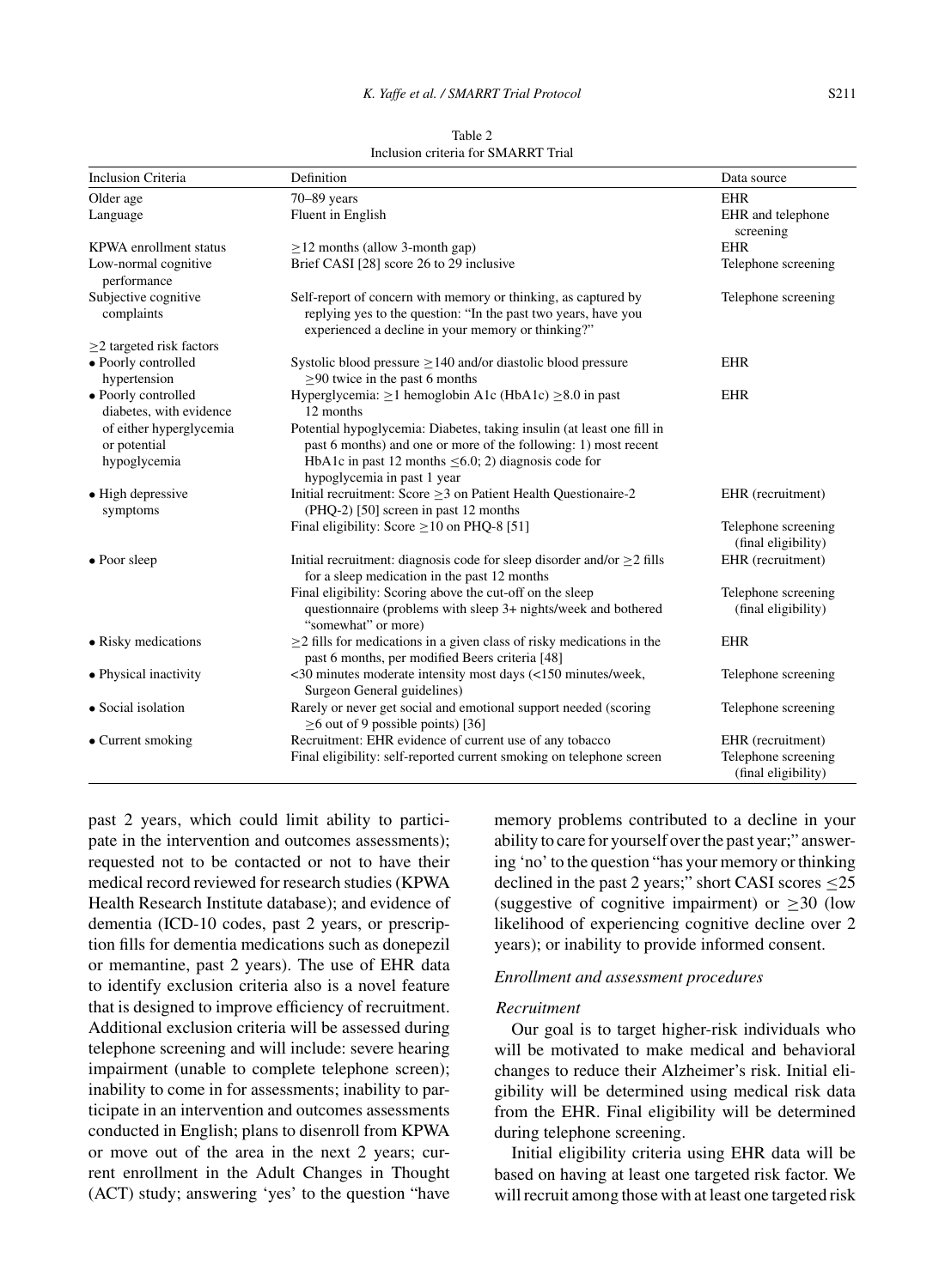factor (rather than two) because not all risk factors of interest can be identified from the EHR (e.g., physical activity), and we expect many individuals initially identified as having one risk factor will ultimately have two or more based on information collected on the telephone interview. The final inclusion criteria of at least two risk factors will be determined via a combination of EHR data (for hypertension, diabetes, and contraindicated medications) and phone screening (for the remaining risk factors). In order to achieve greater diversity, we will use race-ethnicity information from KPWA demographic files to oversample potential participants who are Hispanic or non-white, with a goal of having at least 30% of study participants from diverse backgrounds.

Recruitment letters describing the study will be mailed to current KPWA members who meet initial eligibility criteria. These letters will include a phone number that participants can call to opt out of being contacted for this study.

## *Telephone screening evaluation*

Approximately one week after letters have been mailed, interviewers will call potentially eligible people and describe the study activities, randomization, and risks and benefits of the study. They will confirm understanding, invite questions, and obtain verbal informed consent to continue with the screening process. Final eligibility will be determined using a standardized screening questionnaire.

Because our goal is to enroll people with low normal cognitive function, we will also perform the short telephone version of the CASI [28]. Enrollment will be restricted to those whose scores fall between 26 and 29 inclusive (see inclusion criteria section for rationale). Individuals who are eligible and interested will then be scheduled for in-person written consent and baseline assessment, and will be sent an accelerometer by mail to obtain a measure of baseline levels of physical activity.

# *Consenting procedure*

At the written consent and baseline assessment visit, the assessor will discuss the nature of the study and review the consent and HIPAA authorization form. All study participants will provide written informed consent.

# *Baseline assessments*

All participants will complete the assessments listed below at baseline and four follow-up visits spaced over 24 months (approximately 6, 12, 18, and 24 months).

# *Primary outcome: Two-year cognitive change (composite score)*

Cognitive function will be measured by a global composite score from the modified Neuropsychological Test Battery (mNTB) [23, 32], a comprehensive battery including tests of memory (Wechsler Memory Scale-Revised [WMS-R] Visual Paired Associates, WMS-R Logical Memory, Consortium to Establish a Registry for Alzheimer's Disease [CERAD] Word List); attention (WMS-R Digit Span); executive functioning/processing speed (Trail Making Test, Stroop Test, Digit Symbol Substitution Test); and language (Category Fluency Test, Phonemic Fluency [FAS]). The original NTB [33], on which the mNTB builds, is well-validated with strong test-retest reliability [33, 34], ability to distinguish between individuals at different clinical stages (i.e., normal cognition, MCI, AD) [34], and sensitivity to detecting cognitive change in early stages of AD [33]. The mNTB [23, 32] improves on the original NTB by adding measures of executive functioning and processing speed, domains that are important to assess in prevention trials as these abilities are compromised by important AD risk factors such as cardiovascular disease and physical inactivity. Importantly, the mNTB was found to be sensitive to change in prior multi-domain AD risk reduction trials [23, 24].

## *Secondary outcomes*

- a) *Improvement on Alzheimer*'*s risk factors.* Because this is a pilot study, one of our goals is to quantify the number and type of Alzheimer's risk factors each person has at baseline as well as change in each risk factor over two years in response to the SMARRT intervention. This will be accomplished using a combination of validated objective and self-report measures as well as EHR data. We chose to use individual measures rather than an AD risk score so that we could examine each risk factor independently. In addition, current AD risk scores do not include all of the risk factors being targeted in this study. Specific measures include:
	- Self-reported physical activity (Rapid Assessment of Physical Activity for Older Adults, RAPA) [35]: a 9-item physical activity inventory with yes/no responses, designed for older adults and based on U.S. Centers for Disease Control and Prevention physical activity recommendations.
	- Objectively measured physical activity (waist-worn ActiGraph accelerometer):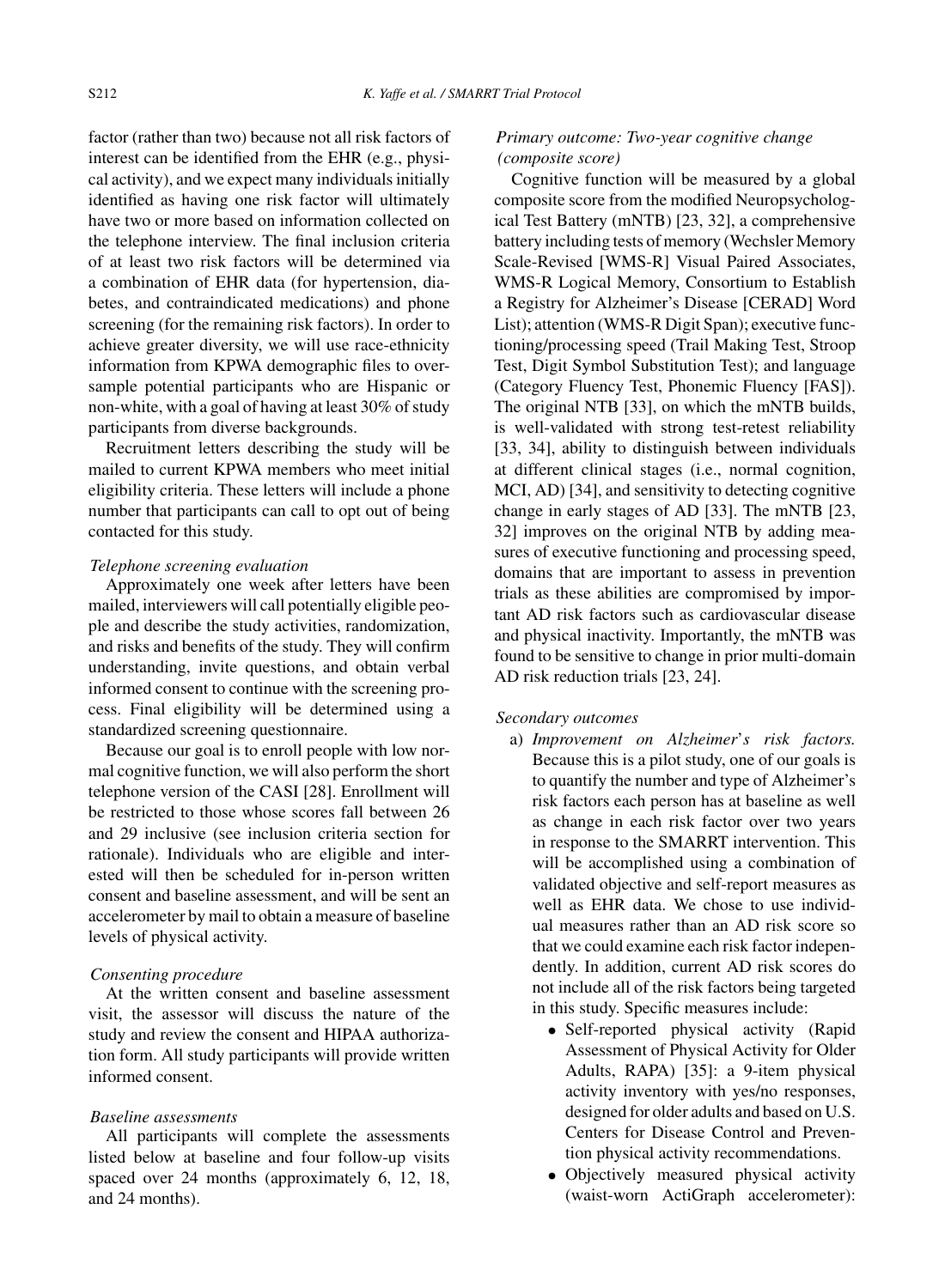worn for 7 days prior to each assessment visit with counts per minute aggregated using ActiLife software.

- Leisure/Social Activity (PROMIS Satisfaction with Participation in Discretionary Social Activities, Short Form) [36]: 7 item questionnaire that asks individuals to rate satisfaction with engagement in social and other leisure activities and social connectedness in the past 7 days on a 5-point Likert scale (not at all... very much).
- Cognitive activity (Cognitive Activity Questionnaire) [37]: 11-item questionnaire that asks how often individuals engage in cognitively stimulating activities such as reading the newspaper or computer activities on a 6-point Likert scale (once a month/never . . . every day).
- Control of cardiovascular risk factors (hypertension and diabetes): blood pressure and Hemoglobin A1c (HbA1c) values from EHR; height, weight, and blood pressure measured at each assessment visit.
- Smoking: self-reported current tobacco usage assessed by asking "Have you smoked even a puff in the last 7 days?" and if yes, "How many cigarettes have you smoked in the last 7 days?"
- Diet (MIND diet score) [38, 39]: 15-item questionnaire that assesses frequency of consumption of specific food types (e.g., green leafy vegetables, red meat) over the past 6 months.
- Depressive symptoms (Center for Epidemiologic Studies – Depression Scale, CES-D) [40]: 20-item questionnaire that assesses both positive and negative affect over the last week rated on a scale from 0 (rarely or none of the time) to 4 (most or all of the time).
- Sleep quality (Pittsburgh Sleep Quality Index, PSQI) [41]: 19-item questionnaire that assesses sleep quality and disturbances over the past month (not at all, less than once a week, once or twice a week, three or more times a week).
- Potentially harmful medications (identified from KPWA pharmacy database): based on a detailed list of contraindicated medications developed for the intervention (see Intervention section below).
- b) *Individual cognitive domain scores*
- c) *Physical performance (Short Physical Performance Battery, SPPB) [42]:* Includes standard tests of balance, time to complete five chair stands, and usual gait speed.
- d) *Functional ability (Cognitive Function Instrument, CFI) [43]:* 14-item self-report inventory of cognitive and functional difficulties in everyday tasks (e.g., remembering appointments, managing finances, driving).
- e) *Quality of life (PROMIS Global Health) [44]:* 10-item questionnaire includes items on selfrated health (physical, mental, social) as well as pain and fatigue.
- f) *Incidence of MCI, dementia and AD* (determined based on decline in cognitive status through consensus conferences using standard clinical criteria) [45–47].

## *Randomization and blinding*

After the baseline visit, study participants will be randomized in a 1:1 ratio to intervention and control groups. Randomization will be implemented using randomly permuted blocks of size two, stratified on clinic, age (70–79 versus 80–89), and race/ethnicity (non-Hispanic white versus non-white or Hispanic) This will maximize blinding of outcome assessors by ensuring that the sequence is not easy to guess and will achieve balanced groups that accurately reflect the underlying composition of the study population. The randomization sequences will be generated in advance by the study statistician, securely stored electronically, and accessible only to intervention staff. Research staff who enroll study participants and collect outcome data will be unaware of the randomization sequence and will be blinded to group assignment.

#### *Follow-up and Final Visits*

Assessments given at baseline will be repeated four times over the following 24 months (approximately 6, 12, 18, and 24 months).

The study does not plan to terminate anyone's participation early. They will continue in the study if they develop dementia, for as long as they and their legally authorized representative are willing to continue. For those unable to attend follow-up evaluations, we will offer a phone follow-up (CASI, survey questions, adverse events [AEs]). If a participant asks to withdraw, we will first ask them if we can contact them again in a few months. If they are unwilling,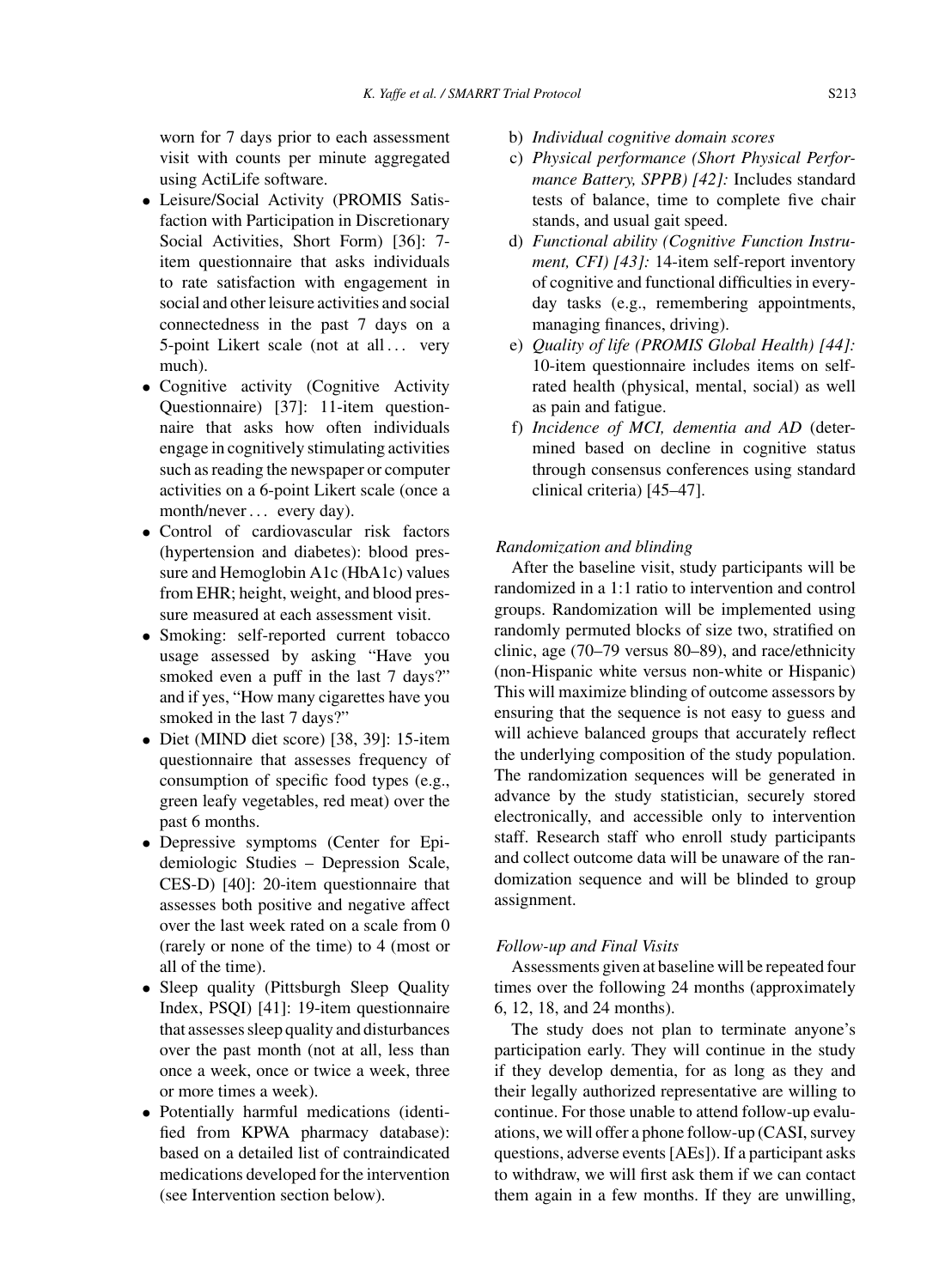we will ask permission to follow via medical records only.

#### *Intervention procedures*

## *SMARRT intervention arm*

The SMARRT intervention team includes behavioral interventionists and a nurse care manager supported by a SMARRT clinical support team that includes a study physician and study psychologists. After baseline assessments have been completed, the intervention team will use a standardized procedure to develop an individualized Alzheimer's Risk Profile for each participant randomized to the SMARRT intervention arm. This will include a graphic display of the targeted risk factors showing areas where the participant is doing well (green), areas where they can continue to improve (orange), and areas that are of particular risk for them (red). Participants will then meet in-person with an interventionist to review their risk profile and develop an initial personalized risk reduction action plan. Interventionists will elicit participants' values and motivators to reduce Alzheimer's risk and will use a decisional balance process informed by motivational interviewing and confidence ratings to help them choose 1–3 specific, achievable risk reduction steps that they are most ready to adopt. Participants will be provided with tools to track their progress. At each subsequent visit, interventionists will review progress, problemsolve barriers, and set new goals as needed. Following detailed protocols, the intervention team will provide counseling if participants experience distress related to being informed of their Alzheimer's risk.

The specific goals and approaches for each risk factor are listed in Table 3. Targeted areas will include: increasing physical, mental, and social activities; quitting smoking; healthy diet; controlling cardiovascular risk factors (diabetes, hypertension), including avoiding hypoglycemia in people with diabetes; reducing depressive symptoms; improving sleep; and decreasing use of potentially harmful medications. Interventionists will provide patients with a menu of options for each targeted risk factor, and goals will be individualized to preferences, barriers, and motivators to optimize intervention adherence. For each target, there are options that leverage technology as appropriate for the participants' interest and skill level. Non-technology based options are provided for each target as well.

For management of medical conditions (e.g., hypertension, diabetes, depression, sleep disorders), a "treat-to-target" approach will be used. This will involve setting discrete goals for targeted conditions (e.g., blood pressure, HbA1c, depressive symptoms) in consultation with the participant and the primary care team, systematically monitoring participant progress, making suggestions to the participant and primary care team for adjusting treatment as needed (treat-to-target) and supporting participant self-care. Each week, the SMARRT intervention team will meet with the SMARRT clinical support team for case reviews. Treatment algorithms will be based on standard KPWA treatment recommendations synthesized from national guidelines. Approval to exercise will be obtained from primary care physicians (PCPs) to ensure participants can safely engage in exercise prior to receiving interventions. Those who are approved and interested will be encouraged to gradually increase their physical activity levels, focusing on walking. In addition, our protocol includes strategies to reduce sitting behavior as an alternative in those who are not interested or able to increase physical activity levels. The SMARRT study physician or nurse will make recommendations to the participant and their PCP about management of targeted medical conditions and use of specific high-risk medications via Epic messaging, a secure, electronic, internal messaging system that enables clinical staff to communicate with each other about patient care. A detailed list of contraindicated medications including generic and brand names was developed using the 2015 updated Beers criteria for potentially inappropriate medications in older adults [48] and a Kaiser reference for high-risk medications in the elderly, focusing on medications that impact cognitive function. Examples of targeted medications include those with strong anticholinergic properties, such as some antihistamines (e.g., diphenhydramine), some antidepressants (e.g., amitriptyline, paroxetine), and sedative-hypnotics (e.g., alprazolam, lorazepam). Nurses will work collaboratively with the primary care team to deprescribe contraindicated medications, and health coaches will work with participants on behavioral approaches to manage underlying conditions such as depression or insomnia. Prior studies have shown that simple educational interventions regarding risky medications can substantially reduce usage in older patients [49].

Interventionists will follow a standard protocol for delivering the SMARRT intervention that allows for personalization of the specific risk reduction action plan; these plans will evolve over time according to participant progress, motivation and preferences or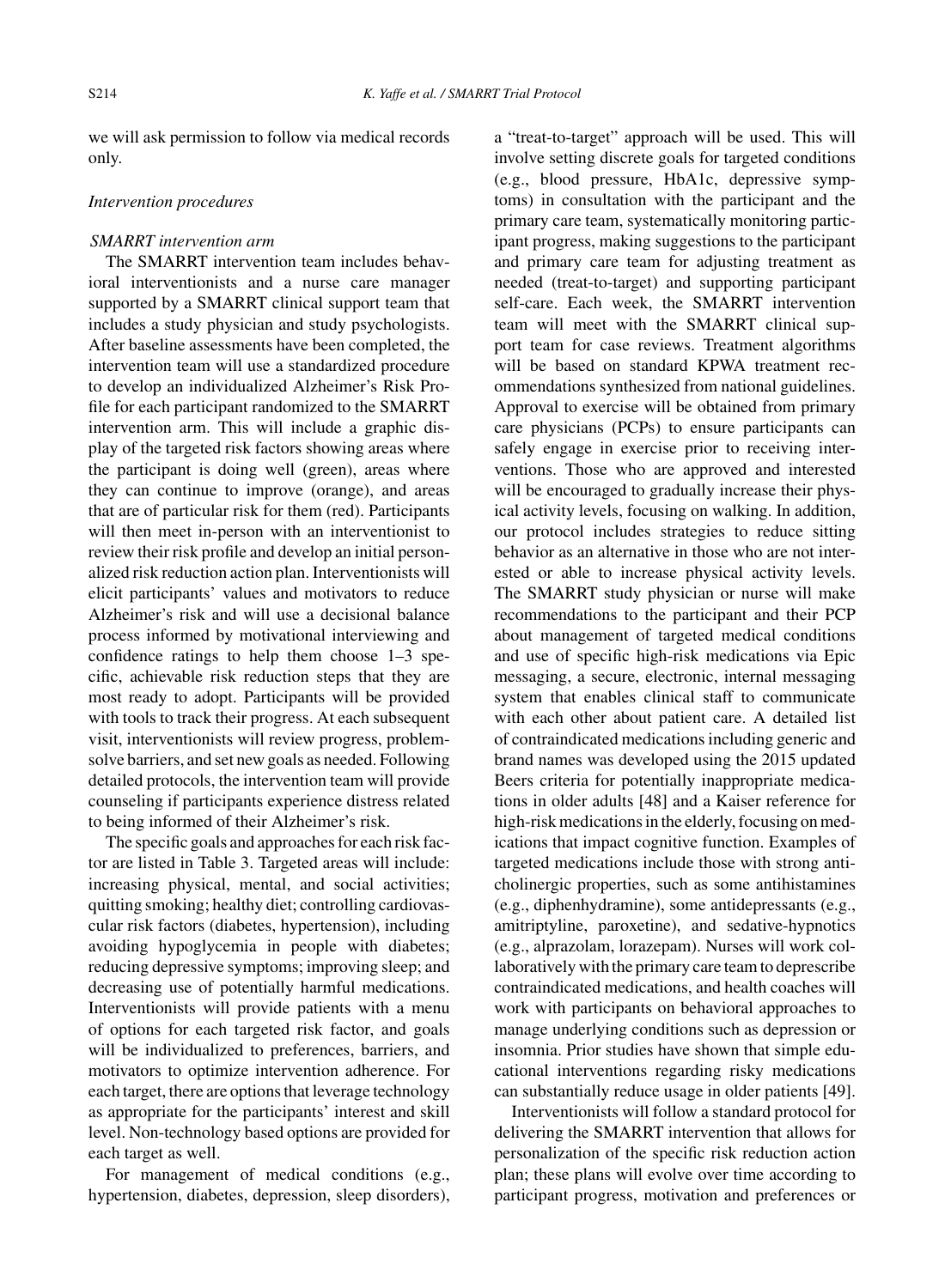#### *K. Yaffe et al. / SMARRT Trial Protocol* S215

| <b>Risk Factor</b>                | Goal                                                                                                                   | Menu of Options Tailored to Individual Preferences<br>& Abilities                                                                                                                                                                                                   | <b>Outcome Measures</b>                                                                          |
|-----------------------------------|------------------------------------------------------------------------------------------------------------------------|---------------------------------------------------------------------------------------------------------------------------------------------------------------------------------------------------------------------------------------------------------------------|--------------------------------------------------------------------------------------------------|
| Poorly controlled<br>hypertension | $<$ 140/90 (<130/90 in<br>patients with 10-year<br>atherosclerotic<br>cardiovascular disease<br>risk $\geq 10\%$ )     | Exercise, diet, medication changes using stepped<br>care "treat to target" approach with primary care<br>provider (PCP)                                                                                                                                             | Blood pressure (study<br>visits; EHR)                                                            |
| Poorly controlled<br>diabetes     | Hemoglobin A1c between<br>7 and 8                                                                                      | Exercise, diet, medication changes using stepped<br>care "treat to target" approach with primary care                                                                                                                                                               | HbA1c (EHR)                                                                                      |
| Physical inactivity               | Increase by 2500<br>steps/day OR maintain<br>if they are over 10,000<br>steps/day OR work up<br>to 8,000 steps per day | KPWA covered programs (e.g., Silver Sneakers,<br>EnhanceFitness), community programs (e.g.,<br>YMCA, mall walking), smart phone apps (e.g.,<br>Apple Health, MyFitnessPal, MapMyWalk),<br>wearable devices (e.g., pedometer, Fitbit),<br>protocol to reduce sitting | Rapid Assessment of<br>Physical Activity<br>(RAPA) for Older<br>Adults $[35]$ ;<br>Actigraphy    |
| Lack of mental<br>stimulation     | Increase engagement in<br>cognitively stimulating<br>activities that are<br>enjoyable                                  | Senior center activities, local college classes,<br>crossword puzzles and games, cognitive training<br>web programs, smart phone apps (e.g., Lumosity,<br>Brain HQ), on-line classes, volunteering;<br>mindfulness                                                  | <b>Cognitive Activities</b><br>Questionnaire [37]                                                |
| Social isolation                  | Increase social<br>engagement                                                                                          | Senior center activities, group exercise, social<br>networking websites (e.g., Facebook), video chat<br>tools, volunteering                                                                                                                                         | <b>PROMIS</b> – Satisfaction<br>with Participation in<br>Discretionary Social<br>Activities [36] |
| Depressive symptoms               | Fewer depressive<br>symptoms                                                                                           | Brief behavioral activation, Problem-solving<br>Treatment -Primary Care (PST-PC), referral to<br>behavioral health for cognitive behavioral therapy<br>(CBT), antidepressant medication via PCP, apps<br>based on CBT (e.g., MoodKit)                               | Center for Epidemiologic<br>Studies - Depression<br>Scale [40]                                   |
| Sleep difficulty                  | Improvement on<br>self-reported sleep<br>quality and sleep<br>duration                                                 | Sleep hygiene and sleep restriction education, CBT<br>for Insomnia (CBT-I), apps (e.g., Sleepio),<br>physical activity, behavioral activation                                                                                                                       | Pittsburgh Sleep Quality<br>Index $[41]$                                                         |
| Smoking                           | Reduction/cessation                                                                                                    | Referral to Quit for Life, comprehensive program at<br>no cost to KPWA members delivered by phone,<br>web, or smart phone; mobile tools (NCI QuitPal)                                                                                                               | Self-reported current<br>tobacco usage                                                           |
| Unhealthy diet                    | Increase adherence to<br>MIND diet                                                                                     | Education about neuroprotective foods,<br>self-monitoring neuroprotective food intake with<br>food logs or websites/apps (e.g., Fitbit,<br>MyFitnessPal, MyPlate)                                                                                                   | Mediterranean-DASH<br>Intervention for<br>Neurodegenerative<br>Delay (MIND) Diet<br>Score [38]   |
| Contraindicated<br>Medications    | Elimination/minimization                                                                                               | Education on alternatives, including<br>nonpharmacologic therapy; study physician<br>contacts PCP with concerns and recommendations                                                                                                                                 | Contra-indicated<br>medications for<br>cognition (2015 Beers<br>criteria [48] and KPWA<br>list)  |

Table 3 Targeted risk factors, approaches and outcomes in SMARRT

newly identified risk factors. Staff will use a tracking database to record information for each participant, including date and time of session, identified risk factors, motivational barriers and important values, and the outcome of discussions around developing goals. For each participant, the exact number and mode (phone or in-person) of contacts will differ, but we will aim to have at least 1 contact per month with each participant. Best practice will include in-person meetings twice a year during the 2-year intervention period. Even if a participant has relatively fewer risk factors, or successfully addresses all of their risk factors, interventionists will continue to check in with them to ensure that they are maintaining their healthy behaviors over time.

# *Health education (HE) control arm*

In this pragmatic pilot trial, our goal is to compare the personalized SMARRT intervention to what is currently 'usual care' in the healthcare system, while also providing enough interaction to maintain retention and blinding. Therefore, participants randomized to the Health Education (HE) group will receive mailed materials (typically 1-2 pages)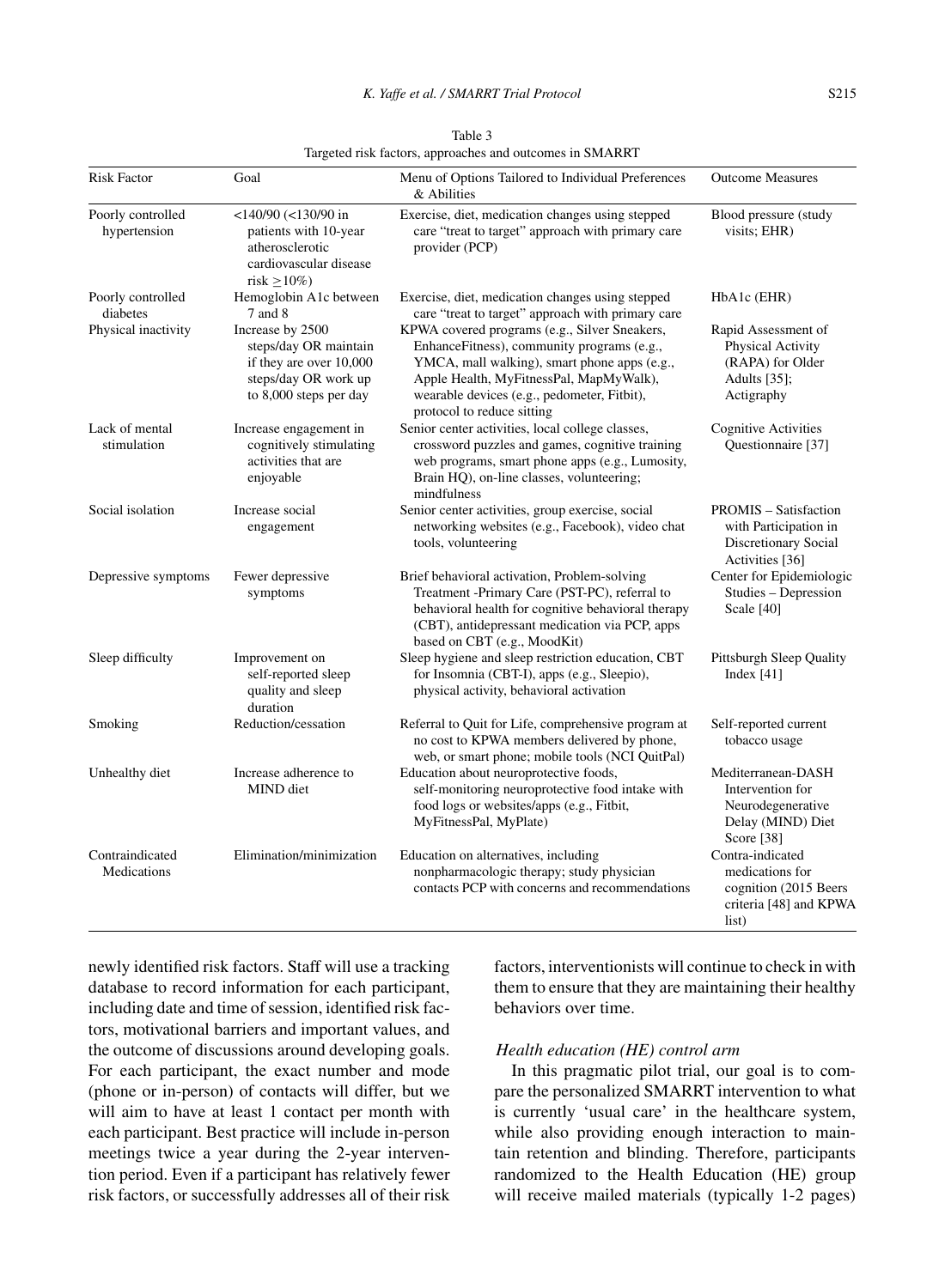every 3 months. This will include general information on Alzheimer's and dementia risk reduction using materials from sources such as the Alzheimer's Association and educational materials commonly provided as part of routine care at KPWA. The information will address factors that will be targeted in the SMARRT intervention, including physical, mental, and social engagement; management of cardiovascular risk factors; quitting smoking, healthy diet; depression; sleep; and contraindicated medications. HE participants will not be provided with personalized information about their risk of Alzheimer's and dementia.

#### *Adherence assessment*

Interventionists will use the tracking database to carefully document each contact with participants, including the type (in person, phone) and outcome (risk factor targeted, goal, whether the goal was met, comments). This will enable us to determine the total number and type of contacts per participant, the number and types of risk factors targeted, and the extent to which goals were achieved. Interventionists also will document weekly case review recommendations with the clinical support team to supply information about intervention adherence. In the control arm, there is no active intervention (only passive materials, usual care) so we cannot assess adherence or engagement.

#### *Safety assessments*

## *Data and Safety Monitoring Board (DSMB)*

This study will be monitored by an external Data and Safety Monitoring Board (DSMB), which will act in an advisory capacity to the National Institute on Aging (NIA) and the primary investigators (PIs) to monitor participant safety, data quality, and the progress of the study. Members of the DSMB are listed in the Supplementary Material.

# *Adverse events (AEs) and serious adverse events (SAEs)*

We expect AEs associated with this intervention to be minimal and consistent with risks of daily life (e.g., anxiety caused by clinical assessments, muscle aches from physical activity). AEs will be tracked in the study database. We will use a multipronged approach to collect information about AEs, including active as well as passive modes. We will collect information through: reports or contact with study participants, surveys specifically asking about AEs, and data in the EHR. All participants will be prompted

to report AEs and SAEs at their follow-up assessment visits (approximately 6, 12, 18, and 24 months). Those in the SMARRT group may also report AEs during check-ins with interventionists. Those in the HE group will be asked to respond to an AE form sent in the mail every three months (approximately months 3, 9, 15, and 21) when new health education materials are sent. SAEs will be reported immediately to the project PIs and to the Institutional Review Board (IRB) and DSMB. All interviewers, nurses, and other study staff will be trained to identify potential AEs. These would include participant, family member, or physician complaints; threats to withdraw or actual withdrawals from the study; and responses to questionnaire items indicating risk of serious consequences.

#### *Intervention discontinuation*

Study participants may withdraw at any time for any reason. Participants will continue to be followed, with their permission, even if the study intervention is discontinued. Follow-up measurement visits will continue to be scheduled if the participant is willing. If not, the study team will follow-up via by phone calls and/or medical record review, as allowed by the participant.

#### *Statistical considerations*

## *General design issues*

The primary outcome will be a global cognitive function composite score. To calculate the composite score, each raw test score will be standardized based on the mean/standard deviation from all participants at baseline. Then, the resulting z-scores will be averaged across tests. Secondary outcomes will include change in Alzheimer's risk factors, individual cognitive domain scores, physical performance, functional ability, quality of life, and incidence of MCI and dementia. Our hypotheses include the following:

- 1. We hypothesize that composite cognitive function scores among participants randomized to the SMARRT intervention arm will show improvement and/or less decline, relative to those in the control arm.
- 2. We hypothesize that participants in the SMARRT intervention will show improvements on Alzheimer's risk factors during the intervention, relative to those in the control arm.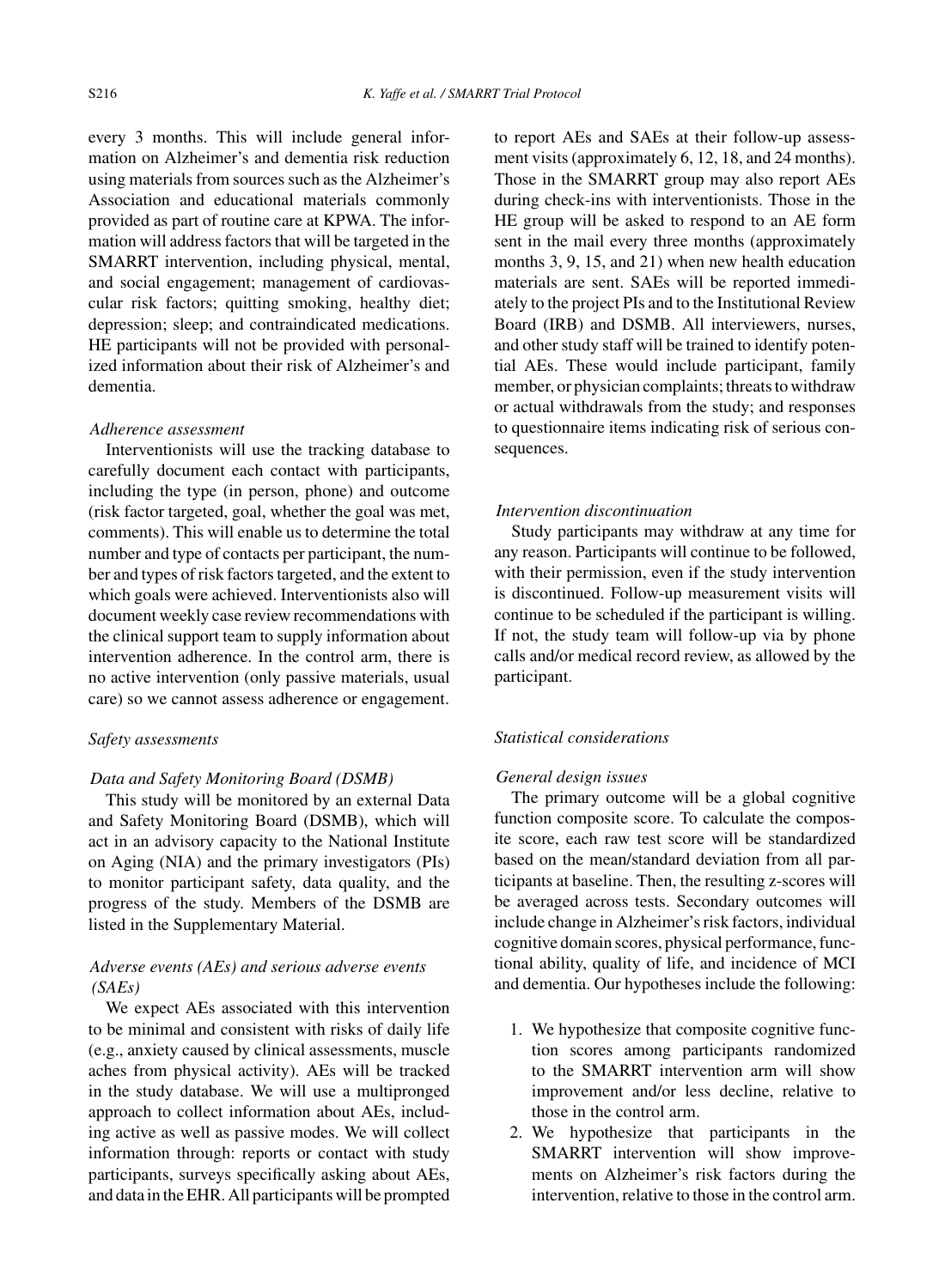3. We hypothesize that additional outcomes including individual cognitive domain z-scores, physical performance, functional ability, and quality of life will be improved by the intervention. We also hypothesize that incidence of MCI and AD will be lower among participants in the SMARRT arm.

# *Sample size*

Because this is a pilot trial, our goal is to estimate effect sizes for a larger trial. Therefore, sample size estimates are based primarily on considerations of precision rather than power and effect size. For our primary outcome, our sample size of 200 will enable us to estimate the effect size with a precision of  $\pm$  0.08 SDs, assuming loss to follow-up of 10% and intra-class correlation coefficient (ICC) of 0.6 based on data from the FINGER trial [23]. This estimate will be used in combination with a consensus clinically meaningful effect, based on the literature and investigator expertise. For secondary outcomes, we estimate that precision will range from  $\pm 0.06$  SDs to  $\pm$  0.08 SDs, depending on the ICC. We anticipate that conversion to MCI/AD in this two-year trial will be low (<10%); therefore, this outcome is considered exploratory.

# *Data analyses*

We will first assess balance on baseline characteristics of the SMARRT and HE groups using graphical and tabular checks for overlap, and statistical comparisons using t-tests, Wilcoxon, chi-square, and Fisher's exact tests as appropriate. All analyses will use intentto-treat principles.

To estimate the effect of SMARRT compared to HE on our primary outcome, repeated measures of the composite cognitive function score obtained at 0, 6, 12, 18, and 24 months, we will use a linear mixed model (LMM), with fixed effects for the baseline score, time, treatment, and the time-by-treatment interaction, as well as random intercepts and slopes. Exploratory analyses will be performed within the intervention group to determine whether there is evidence that the magnitude of the effect varies based on the number or types of risk factors targeted, the extent to which goals are achieved, or the number or type of interventionist contacts. These analyses will be restricted to the intervention group because among controls, the number and type of risk factors targeted will not be assessed, achievement of goals will be undefined, and the number and type of contacts will differ systematically by design. Hence these results

will be descriptive and will not estimate effect modification, mediation or dose-response, respectively. We also will use multiple imputation to explore the impact of missing data.

Similar methods will be used to assess the effect of the intervention on changes in Alzheimer's risk factors over two years. Because this is a pilot study, we chose not to pre-specify the benchmarks for change/improvement for each risk factor. Instead, we will quantify the amount of change achieved for each risk factor. Generalized linear mixed models (GLMMs), also with fixed effects for the baseline value, time, treatment, and the time-by-treatment interaction, and random intercepts and slopes, will be used as appropriate to assess treatment effects on binary, count, ordinal, and multinomial risk factors, including the number of risk factors.

LMMs and GLMMs also will be used to compare the impact of SMARRT versus HE on individual cognitive domain z-scores, physical performance, functional ability, and quality of life. Finally, Cox proportional hazards models will be used to analyze intervention effects on time to MCI and AD.

## *Data collection and quality assurance*

#### *Data collection forms*

Outcome assessments will be performed by trained research specialists who will be blinded to group assignments. Most measures during the outcome assessments will be collected using paper forms. The data from these forms will be entered by the assessors into a secure, web-based system overseen by UCSF. Participants will complete questionnaires via a touchscreen tablet computer. The participants' responses on those questionnaires will be automatically scored and entered into the web-based database. Paper forms will be available as back-ups if needed.

#### *Data management*

All data will be collected by KPWHRI staff in KPWA facilities. Data will be collected and stored separately for enrollment and intervention activities and outcome assessments. Enrollment and intervention data will be collected and stored within KPWHRI. Outcome data will be entered into UCSF's secure web-based data entry site, called REDCap.

## *Quality assurance*

Standardized training procedures will be implemented for all study personnel and will be included in a detailed Manual of Operating Procedures.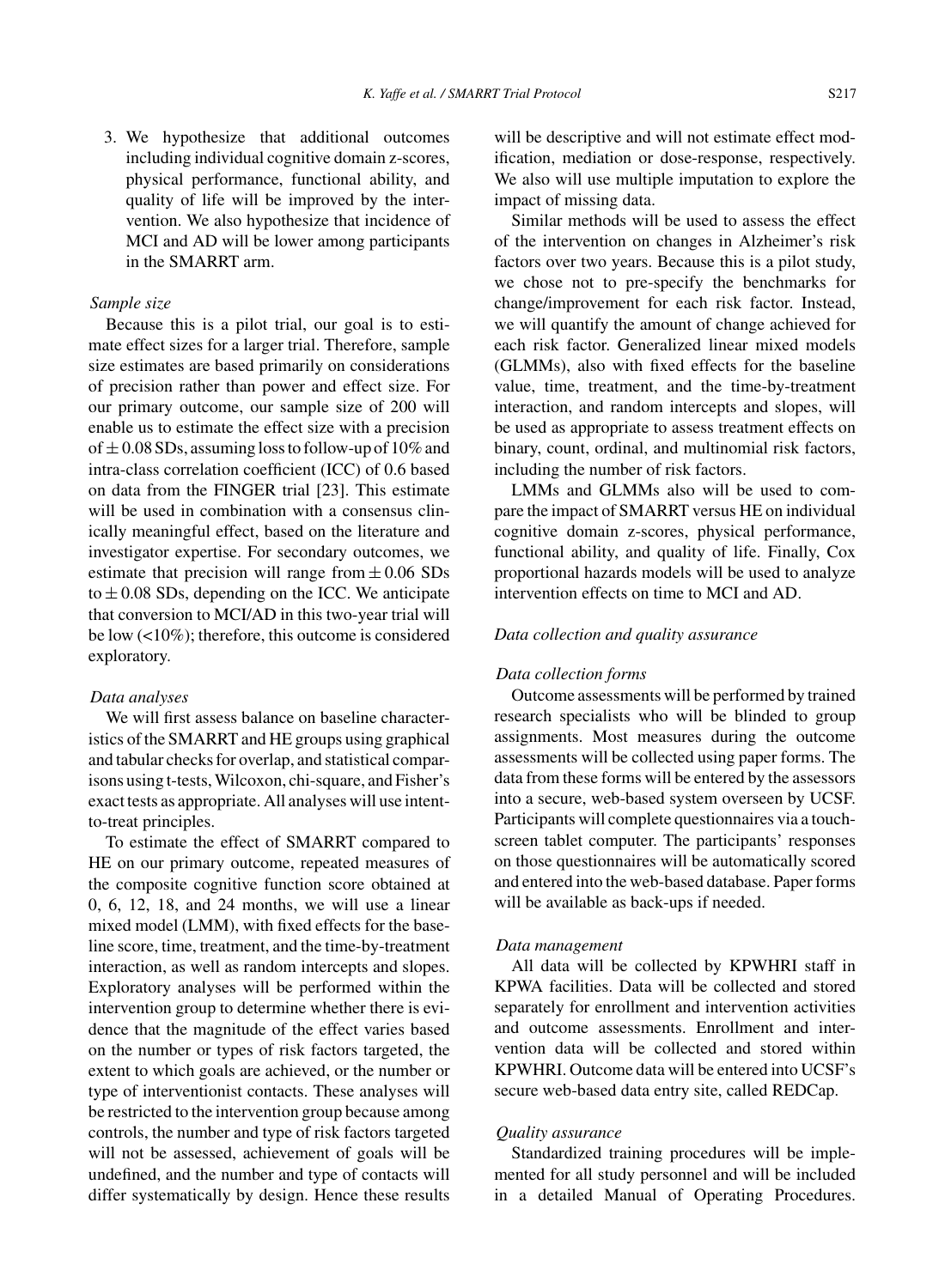Interventionists will have master's degrees in relevant health-related areas (e.g., public health, social work) and will be trained by two licensed clinical psychologists to deliver motivational interviewing, problem solving treatment, and general health coaching for all health behaviors. They will be trained using didactic techniques, role-play, and direct observation of at least two initial sessions and two follow-up sessions with corrective feedback. Outcome assessors will be trained to administer the neuropsychological test battery by the study neuropsychologist, who will review audio recordings and data records of cognitive test battery administration from at least two of the first 10 assessment visits for quality assurance and to provide corrective feedback. Similar procedures will be used to train outcome assessors on secondary outcome measures.

Data for a random sample of 10% of study participants will be double-entered to determine the extent of data entry error and adjust if indicated.

# **CONCLUSION**

The Systematic Multi-domain Alzheimer's Risk Reduction Trial (SMARRT) will provide important pilot data regarding the effects of a personalized, Alzheimer's risk reduction program delivered through an integrated healthcare system. If our hypotheses are supported, we plan to perform a larger multi-site trial to determine whether the SMARRT intervention can delay onset of MCI and AD in high-risk older adults. Given the projected rise in AD prevalence and the lack of disease-modifying medications, it is critically important to test the efficacy of pragmatic preventative interventions such as SMARRT. If SMARRT proves to be effective in this setting, it could be adapted and disseminated to other health care delivery settings in other countries. Ultimately, multi-domain interventions such as SMARRT have the potential to help address the global burden of dementia by promoting brainhealthy activities to reduce risk and delay onset of AD and dementia.

# **ACKNOWLEDGMENTS**

This study is funded by the National Institute on Aging (1R01AG057508). The Principal Investigators are Kristine Yaffe, MD, University of California, San Francisco, and Eric B. Larson, MD, MPH, Kaiser Permanente Washington Research Institute.

Key personnel are listed in the Supplementary Material. The study protocol was developed using the National Institute on Aging Clinical Intervention Study Protocol Template ([https://www.nia.nih.gov/](https://www.nia.nih.gov/research/dgcg/clinical-research-study-investigators-toolbox/startup) [research/dgcg/clinical-research-study-investigators](https://www.nia.nih.gov/research/dgcg/clinical-research-study-investigators-toolbox/startup)toolbox/startup). This manuscript reflects protocol version 1.2, which was approved by the Data and Safety Monitoring Board on May 31, 2018. This trial has been registered on clinicaltrials.gov (NCT03683394).

Authors' disclosures available online [\(https://](https://www.j-alz.com/manuscript-disclosures/18-0634r2) www.j-alz.com/manuscript-disclosures/18-0634r2).

## **SUPPLEMENTARY MATERIAL**

The supplementary material is available in the electronic version of this article: [http://dx.doi.org/](http://dx.doi.org/10.3233/JAD180634) [10.3233/JAD180634.](http://dx.doi.org/10.3233/JAD180634)

## **REFERENCES**

- [1] Alzheimer's Disease International (2015) *World Alzheimer Report 2015: The Global Impact of Dementia, An Analysis of Prevalence, Incidence, Cost and Trends*. Alzheimer's Disease International, London. URL: [https://](https://www.alz.co.uk/research/WorldAlzheimerReport2015.pdf) www.alz.co.uk/research/WorldAlzheimerReport2015.pdf
- [2] Alzheimer's Association (2017) 2017 Alzheimer's disease facts and figures. *Alzheimers Dement* **13**, 325-373.
- [3] Atri A, Frolich L, Ballard C, Tariot PN, Molinuevo JL, Boneva N, Windfeld K, Raket LL, Cummings JL (2018) Effect of idalopirdine as adjunct to cholinesterase inhibitors on change in cognition in patients with Alzheimer disease: Three randomized clinical trials. *JAMA* **319**, 130-142.
- [4] Bezprozvanny I (2010) The rise and fall of Dimebon. *Drug News Perspect* **23**, 518-523.
- [5] Cummings JL, Morstorf T, Zhong K (2014) Alzheimer's disease drug-development pipeline: Few candidates, frequent failures. *Alzheimers Res Ther* **6**, 37.
- [6] Fagan T (2012) Clinical trials of intravenous bapineuzumab halted. *Alzheimer Research Forum*, [https://www.alzforum.](https://www.alzforum.org/news/research-news/clinical-trials-intravenous-bapineuzumab-halted) [org/news/research-news/clinical-trials-intravenous-bapine](https://www.alzforum.org/news/research-news/clinical-trials-intravenous-bapineuzumab-halted) [uzumab-halted](https://www.alzforum.org/news/research-news/clinical-trials-intravenous-bapineuzumab-halted)
- [7] Fagan T (2010) Lilly halts IDENTITY trials as patients worsen on secretase inhibitor. *Alzheimer Research Forum*, [https://www.alzforum.org/news/research-news/lilly-halts](https://www.alzforum.org/news/research-news/lilly-halts-identity-trials-patients-worsen-secretase-inhibitor)identity-trials-patients-worsen-secretase-inhibitor
- [8] Honig LS, Vellas B, Woodward M, Boada M, Bullock R, Borrie M, Hager K, Andreasen N, Scarpini E, Liu-Seifert H, Case M, Dean RA, Hake A, Sundell K, Poole Hoffmann V, Carlson C, Khanna R, Mintun M, DeMattos R, Selzler KJ, Siemers E (2018) Trial of solanezumab for mild dementia due to Alzheimer's disease. *N Engl J Med* **378**, 321-330.
- [9] Jeffrey S (2013) IVIG fails in phase 3 for Alzheimer's. *Medscape Today*, [https://www.medscape.com/viewarticle/](https://www.medscape.com/viewarticle/803724) 803724
- [10] Salloway S, Sperling R, Fox NC, Blennow K, Klunk W, Raskind M, Sabbagh M, Honig LS, Porsteinsson AP, Ferris S, Reichert M, Ketter N, Nejadnik B, Guenzler V, Miloslavsky M, Wang D, Lu Y, Lull J, Tudor IC, Liu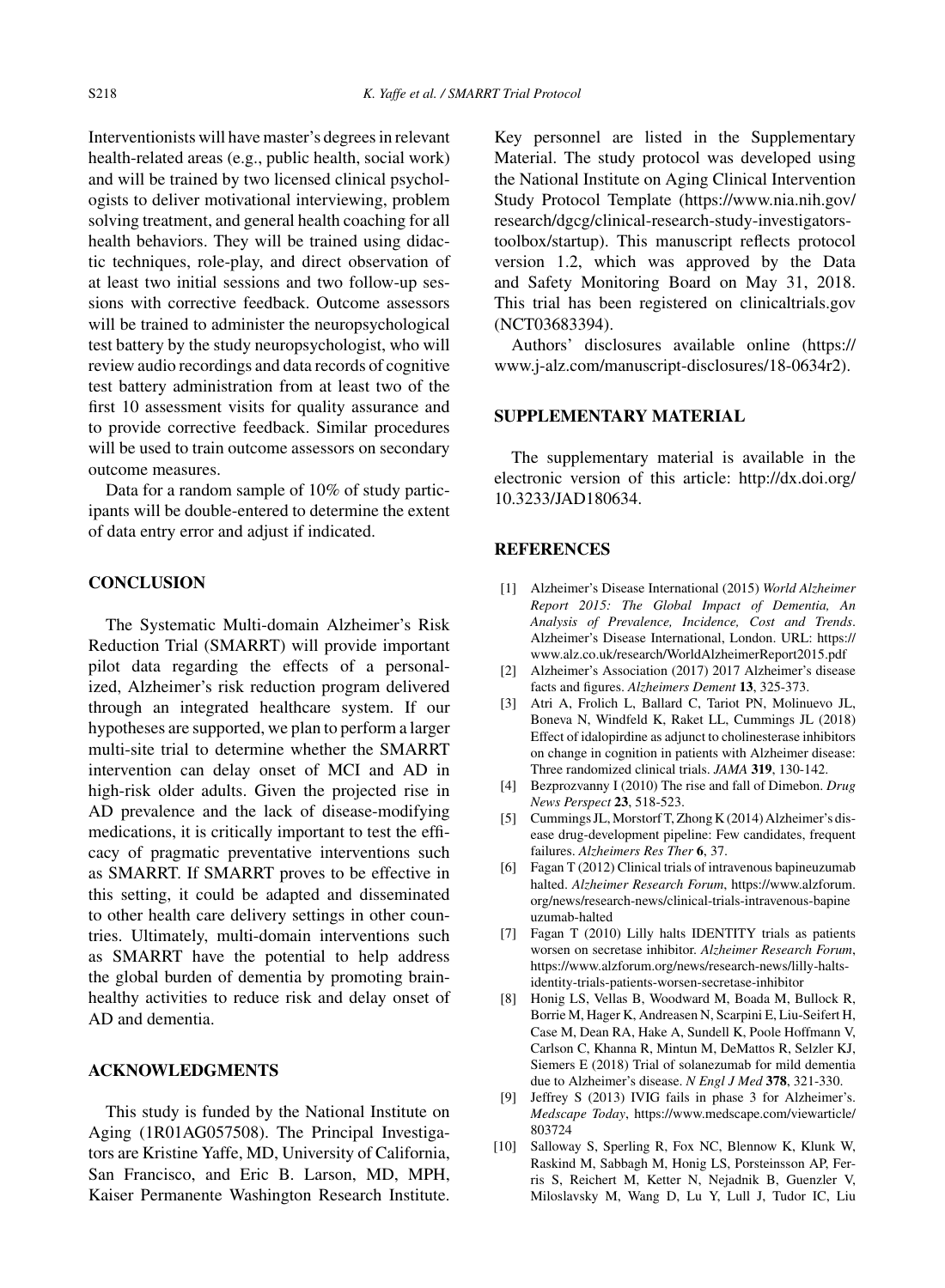E, Grundman M, Yuen E, Black R, Brashear HR, Bapineuzumab 301 and 302 Clinical Trial Investigators (2014) Two phase 3 trials of bapineuzumab in mild-to-moderate Alzheimer's disease. *N Engl J Med* **370**, 322-333.

- [11] Larson EB, Yaffe K, Langa KM (2013) New insights into the dementia epidemic. *N Engl J Med* **369**, 2275-2277.
- [12] Yaffe K (2018) Modifiable risk factors and prevention of dementia: What is the latest evidence? *JAMA Intern Med* **178**, 281-282.
- [13] Barnes DE, Yaffe K (2011) The projected effect of risk factor reduction on Alzheimer's disease prevalence. *Lancet Neurol* **10**, 819-828.
- [14] Norton S, Matthews FE, Barnes DE, Yaffe K, Brayne C (2014) Potential for primary prevention of Alzheimer's disease: An analysis of population-based data. *Lancet Neurol* **13**, 788-794.
- [15] Langa KM, Larson EB, Crimmins EM, Faul JD, Levine DA, Kabeto MU, Weir DR (2017) A comparison of the prevalence of dementia in the United States in 2000 and 2012. *JAMA Intern Med* **177**, 51-58.
- [16] Manton KC, Gu XL, Ukraintseva SV (2005) Declining prevalence of dementia in the U.S. elderly population. *Adv Gerontol* **16**, 30-37.
- [17] Matthews FE, Arthur A, Barnes LE, Bond J, Jagger C, Robinson L, Brayne C, Medical Research Council Cognitive Function and Ageing Collaboration (2013) A two-decade comparison of prevalence of dementia in individuals aged 65 years and older from three geographical areas of England: Results of the Cognitive Function and Ageing Study I and II. *Lancet* **382**, 1405-1412.
- [18] Oiu C, von Strauss E, Backman L, Winblad B, Fratiglioni L (2013) Twenty-year changes in dementia occurrence suggest decreasing incidence in central Stockholm, Sweden. *Neurology* **80**, 1888-1894.
- [19] Rocca WA, Petersen RC, Knopman DS, Hebert LE, Evans DA, Hall KS, Gao S, Unverzagt FW, Langa KM, Larson EB, White LR (2011) Trends in the incidence and prevalence of Alzheimer's disease, dementia, and cognitive impairment in the United States. *Alzheimers Dement* **7**, 80-93.
- [20] Schrijvers EM, Verhaaren BF, Koudstaal PJ, Hofman A, Ikram MA, Breteler MM (2012) Is dementia incidence declining? Trends in dementia incidence since 1990 in the Rotterdam Study. *Neurology* **78**, 1456-1463.
- [21] Wu YT, Beiser AS, Breteler MMB, Fratiglioni L, Helmer C, Hendrie HC, Honda H, Ikram MA, Langa KM, Lobo A, Matthews FE, Ohara T, Peres K, Qiu C, Seshadri S, Sjolund BM, Skoog I, Brayne C (2017) The changing prevalence and incidence of dementia over time - current evidence. *Nat Rev Neurol* **13**, 327-339.
- [22] Lee KS, Lee Y, Back JH, Son SJ, Choi SH, Chung YK, Lim KY, Noh JS, Koh SH, Oh BH, Hong CH (2014) Effects of a multidomain lifestyle modification on cognitive function in older adults: An eighteen-month community-based cluster randomized controlled trial. *Psychother Psychosom* **83**, 270-278.
- [23] Ngandu T, Lehtisalo J, Solomon A, Levalahti E, Ahtiluoto S, Antikainen R, Backman L, Hanninen T, Jula A, Laatikainen T, Lindstrom J, Mangialasche F, Paajanen T, Pajala S, Peltonen M, Rauramaa R, Stigsdotter-Neely A, Strandberg T, Tuomilehto J, Soininen H, Kivipelto M (2015) A 2 year multidomain intervention of diet, exercise, cognitive training, and vascular risk monitoring versus control to prevent cognitive decline in at-risk elderly people (FINGER): A randomised controlled trial. *Lancet* **385**, 2255-2263.
- [24] Rosenberg A, Ngandu T, Rusanen M, Antikainen R, Backman L, Havulinna S, Hanninen T, Laatikainen T, Lehtisalo J, Levalahti E, Lindstrom J, Paajanen T, Peltonen M, Soininen H, Stigsdotter-Neely A, Strandberg T, Tuomilehto J, Solomon A, Kivipelto M (2018) Multidomain lifestyle intervention benefits a large elderly population at risk for cognitive decline and dementia regardless of baseline characteristics: The FINGER trial. *Alzheimers Dement* **14**, 263-270.
- [25] Andrieu S, Guyonnet S, Coley N, Cantet C, Bonnefoy M, Bordes S, Bories L, Cufi MN, Dantoine T, Dartigues JF, Desclaux F, Gabelle A, Gasnier Y, Pesce A, Sudres K, Touchon J, Robert P, Rouaud O, Legrand P, Payoux P, Caubere JP, Weiner M, Carrie I, Ousset PJ, Vellas B, Group MS (2017) Effect of long-term omega 3 polyunsaturated fatty acid supplementation with or without multidomain intervention on cognitive function in elderly adults with memory complaints (MAPT): A randomised, placebo-controlled trial. *Lancet Neurol* **16**, 377-389.
- [26] Lam LC, Chan WC, Leung T, Fung AW, Leung EM (2015) Would older adults with mild cognitive impairment adhere to and benefit from a structured lifestyle activity intervention to enhance cognition? A cluster randomized controlled trial. *PLoS One* **10**, e0118173.
- [27] Moll van Charante EP, Richard E, Eurelings LS, van Dalen JW, Ligthart SA, van Bussel EF, Hoevenaar-Blom MP, Vermeulen M, van Gool WA (2016) Effectiveness of a 6-year multidomain vascular care intervention to prevent dementia (preDIVA): A cluster-randomised controlled trial. *Lancet* **388**, 797-805.
- [28] Teng EL, Hasegawa K, Homma A, Imai Y, Larson E, Graves A, Sugimoto K, Yamaguchi T, Sasaki H, Chiu D, et al. (1994) The Cognitive Abilities Screening Instrument (CASI): A practical test for cross-cultural epidemiological studies of dementia. *Int Psychogeriatr* **6**, 45-58; discussion 62.
- [29] Kukull WA, Higdon R, Bowen JD, McCormick WC, Teri L, Schellenberg GD, van Belle G, Jolley L, Larson EB (2002) Dementia and Alzheimer disease incidence: A prospective cohort study. *Arch Neurol* **59**, 1737-1746.
- [30] Corrada MM, Brookmeyer R, Paganini-Hill A, Berlau D, Kawas CH (2010) Dementia incidence continues to increase with age in the oldest old: The 90+ study. *Ann Neurol* **67**, 114-121.
- [31] Charlson M, Szatrowski TP, Peterson J, Gold J (1994) Validation of a combined comorbidity index. *J Clin Epidemiol* **47**, 1245-1251.
- [32] Kivipelto M, Solomon A, Ahtiluoto S, Ngandu T, Lehtisalo J, Antikainen R, Backman L, Hanninen T, Jula A, Laatikainen T, Lindstrom J, Mangialasche F, Nissinen A, Paajanen T, Pajala S, Peltonen M, Rauramaa R, Stigsdotter-Neely A, Strandberg T, Tuomilehto J, Soininen H (2013) The Finnish Geriatric Intervention Study to Prevent Cognitive Impairment and Disability (FINGER): Study design and progress. *Alzheimers Dement* **9**, 657-665.
- [33] Harrison J, Minassian SL, Jenkins L, Black RS, Koller M, Grundman M (2007) A neuropsychological test battery for use in Alzheimer disease clinical trials. *Arch Neurol* **64**, 1323-1329.
- [34] Harrison J, Rentz DM, McLaughlin T, Niecko T, Gregg KM, Black RS, Buchanan J, Liu E, Grundman M, ELN-AIP-901 Study Investigator Group (2014) Cognition in MCI and Alzheimer's disease: Baseline data from a longitudinal study of the NTB. *Clin Neuropsychol* **28**, 252-268.